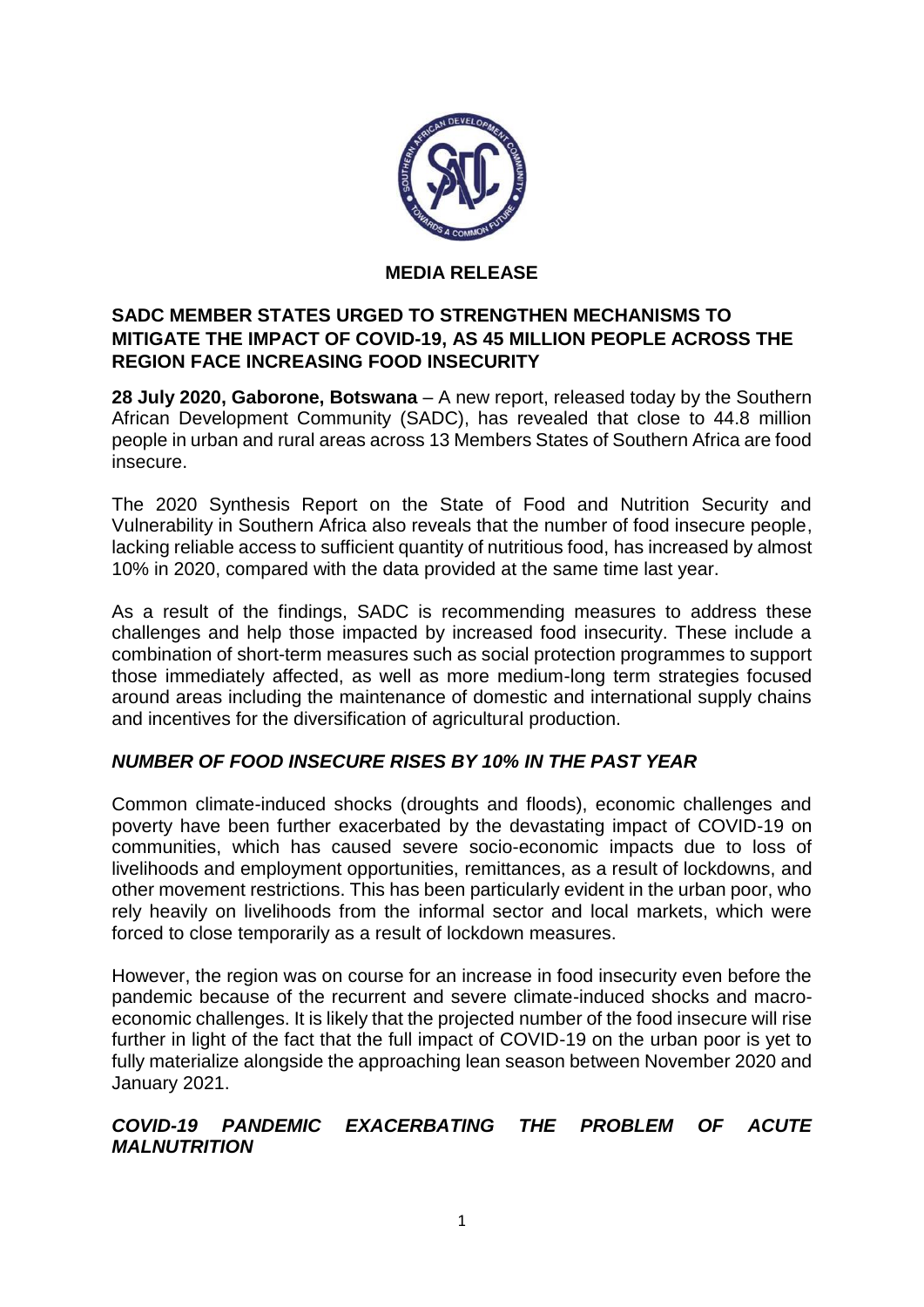The SADC region is impacted by the triple burden of malnutrition, characterised by undernutrition (stunting and acute malnutrition); over-nutrition (overweight/obesity); and micronutrient deficiencies.

Children under the age of 5 are predominantly fed a poor diet and nine out of the 16 SADC Member States have reported stunting rates above 30%, while micronutrient deficiencies are widespread. Reduction in stunting is occurring at too slow a pace to meet the World Health Assembly (WHA) 2025 or the Sustainable Development Goals (SDGs) 2030 targets.

The COVID-19 pandemic has further increased the risk of malnutrition due to the socio-economic impacts of COVID-19 and lockdown measures taken by various Member States to contain the spread of the virus, resulting in reduced access to food. As more restrictions have been put in place by Member States, food diversity has been constrained, inaccessible and unaffordable to the most vulnerable households. There is a risk that households will be forced to adopt negative eating practices, including reducing frequency, quantity and quality of foods, to adapt to the lockdown and other impacts of other measures.

While the effects of COVID-19 on malnutrition are not yet to be fully known, it is projected that the multi-dimensional impacts of COVID-19 could increase acute malnutrition across the region increase by 25% or more over the remainder of 2020 and into 2021. With these considerations, some 8.4 million children are likely to suffer from acute malnutrition across the region in 2020, and of these some 2.3 million children will require life-saving treatment for severe acute malnutrition.

The food and nutrition security of school-aged children has been particularly affected during the pandemic. The disruption and closure of schools and school meal programmes in the region due to COVID-19 will have a negative impact on the adequacy of food and nutrition services to children. According to the United Nations World Food Programme (WFP) Global Monitoring Report on School Meals, it is estimated that 20.5 million SADC school children will not have access to regular school health and nutrition services due to the school closures.

To support Member States with COVID-19 response, the region has mobilised resources to support the containment of the COVID-19 pandemic, and mitigation of its socio-economic impact on the SADC region. The regional resource mobilisation initiative was based on gaps identified by individual Member States to respond to the COVID-19 short to long-term needs. Immediate needs, include, resources to support SADC Member States in the acquiring of essential medicines, medical supplies and medical equipment, especially testing kits, Personal Protective Equipment and ventilators. So far the African Development Bank (AfDB) and the Federal Republic of Germany through the Deutsche Gesellschaft für Internationale Zusammenarbeit (*GIZ*) have provided funding for this purpose.

## *CLIMATE CHANGE CAUSING DECLINE IN HARVESTS ACROSS THE REGION*

Designated as a climate "hotspot" by the Intergovernmental Panel on Climate Change, Southern Africa is prone to recurrent extreme climatic shocks and has experienced normal rainfall in only one of the last five cropping seasons.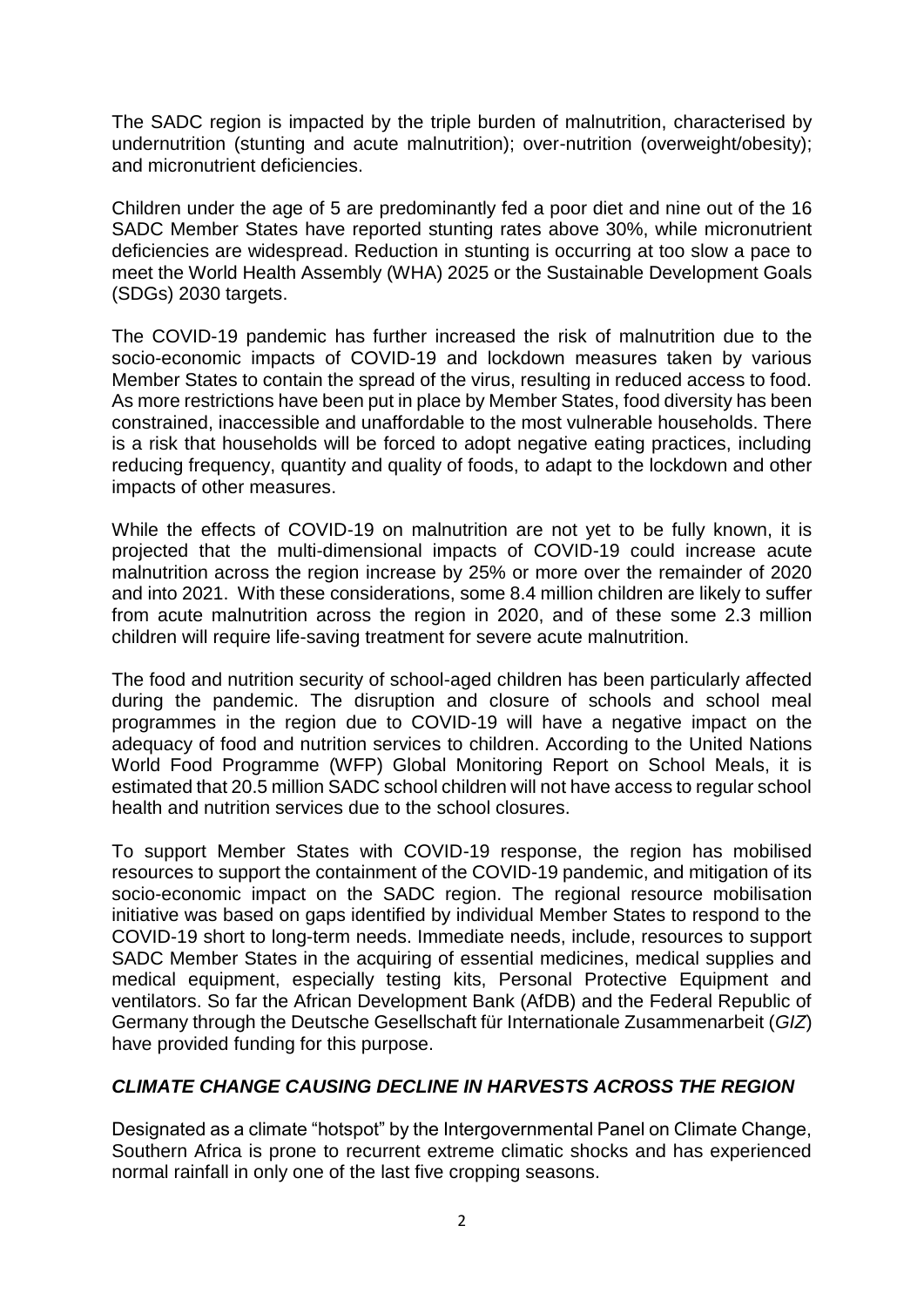In 2020, crop production was impacted by the late onset of rains, prolonged dry spells, sporadic heavy rainfall, as well as pest outbreaks. Despite these factors, the region's year-on-year maize harvests rose by 8%. This is due to improved harvest in Zambia that increased by 69% increase, and South Africa expecting a 38% increase. This is the second largest harvest for South Africa on record, which has produced more than 30% of the region's annual staple cereal crop over the past 10 years.

Internationally, record high production of maize, wheat and rice are expected, meaning grain-deficit countries are likely to benefit from depressed world grain prices, if there is no malfunction in global grain supply chain due to COVID-19 restrictions. However, poor rainfall and economic challenges saw maize production in Zimbabwe drop by 57%, while dry conditions also affected production in Eswatini, Lesotho, south-eastern Angola, southern Madagascar and Mozambique.

Rural food insecurity is expected to peak between November 2020 and January 2021, by which time smallholder farming households would have depleted their own food stocks, with the next harvest not expected until April 2021. This lean season is expected to come earlier than usual in parts of the region that were severely affected by the drought such as most of Zimbabwe, southern Madagascar and southern Mozambique.

# *HOUSEHOLDS RESORTING TO DESPERATE MEASURES TO FIGHT POVERTY*

Although assessments were delayed in several Member States due to lockdowns, data from those who were able to undertake assessments shows that households are already engaging in food coping strategies; borrowing money; selling household and livelihood assets to access food. Urban populations have suffered from significant income shocks, as a result of rising unemployment caused by lockdowns and other restrictions on movement. Furthermore, the effect on food supply chains has led in many cases to food price increases, negatively impacting household incomes.

As of June 2020, Southern African economies were facing a precipitous decline in growth, which could undo the development gains of recent years. 2019 growth had already been sluggish in the region's leading economy - South Africa - with unstable commodity prices, regional droughts and climate shocks, and increasing public debt, leading to a weak economic environment. The arrival of COVID-19 exacerbated these difficulties further.

## *SADC MAKES RECOMMENDATIONS IN WAKE OF REPORT FINDINGS*

In light of the findings from the report, SADC is putting forward wide-ranging recommendations to support those Member States suffering from increased food insecurity.

#### *Short-term measures:*

 Urgently assist food and nutrition insecure populations, ensuring harmonization with national shock-responsive social protection programmes.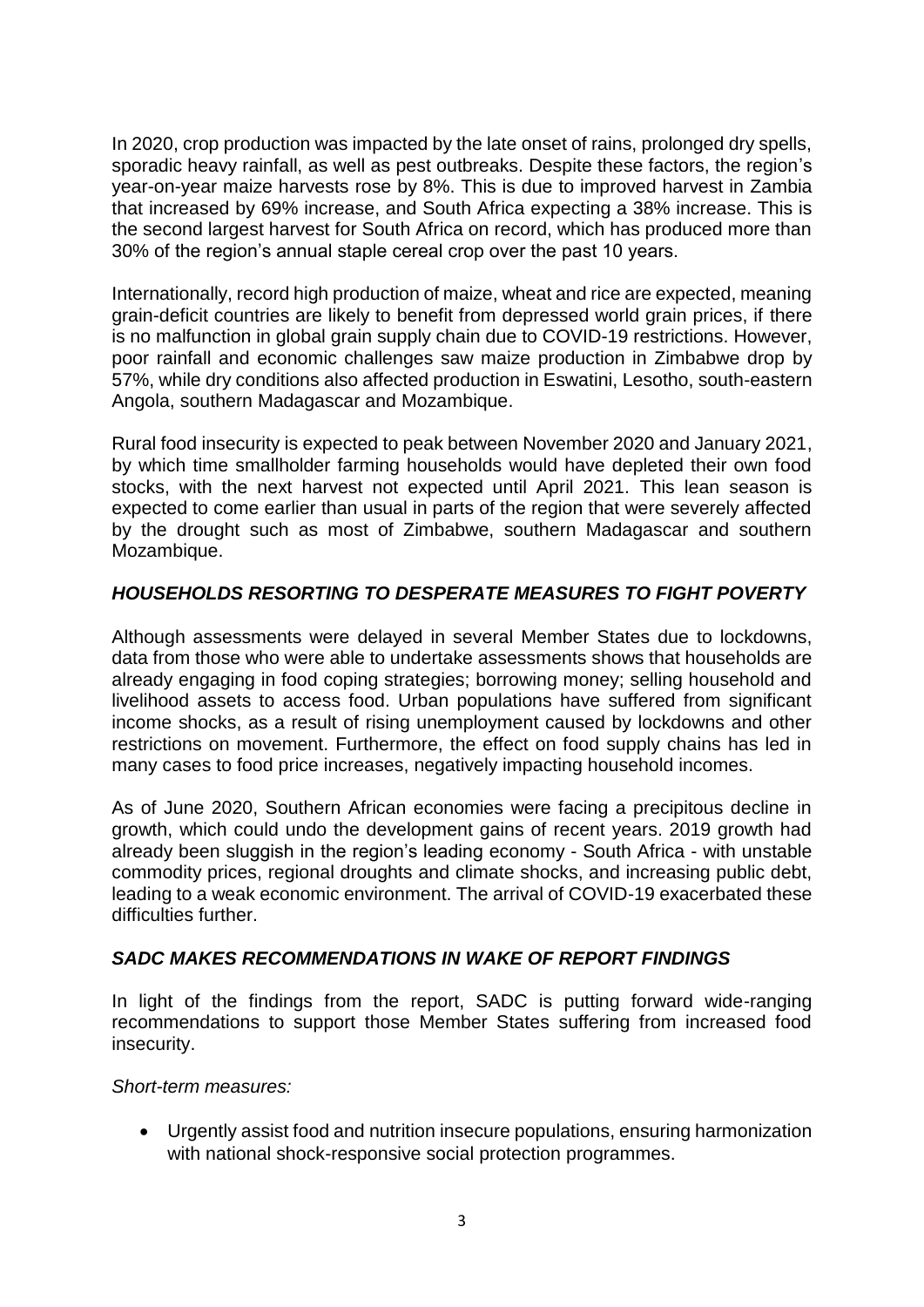- Strengthen Member State mechanisms that mitigate the impact of COVID-19 from disrupting the food supply chains and associated livelihoods, by minimizing disruption to farming operations, enabling access to production inputs, critical emergency veterinary drugs as well as produce markets by farming households.
- Expand school meal coverage as a safety net for school aged-children and adolescents. This will provide an indirect income transfer to households and communities to buffer the negative economic and food security consequences of COVID-19. Where on-site distribution of school meals is not feasible, consider providing or larger take-home rations or cash-based transfers.
- In response to COVID-19, develop and implement a regional strategy on hygiene and hand washing with soap. This should not only focus on risk communication and community engagement but also include support for provision of hand washing infrastructure and products up to household level including stimulation of supply chains, deployment of fiscal mechanisms such as value-added tax (VAT) and other social protection mechanisms.
- Domestic violence disrupts the cooperation and proper functioning of families disrupting their income (including food) generation and abilities to access, prepare and share food in the home. Childcare and feeding practices can be seriously compromised. Member States to pay special attention to the rising cases of domestic violence and gender-based violence during the COVID-19 pandemic by, among others, ensuring that women and girls are protected from all forms of abuse. Shelters, places of safety and helplines for victims of abuse must be considered an essential service and remain open for use and must be afforded the necessary financial and other support. Further, Member States to incorporate gender perspectives in all responses to COVID-19 to ensure that actions during, and after the COVID-19 crisis aim to build more equal, inclusive and sustainable economies and societies.

#### *Medium-Long Term Measures:*

- Encourage crop diversity through the promotion of diversified diets, including indigenous foods. This includes species diversification in livestock production, especially small ruminants that are adapted to harsh weather conditions.
- Address market-related challenges for small scale farmers by such measures as improving and developing the road infrastructure the improve farmers' access to both inputs and outputs markets as well as providing incentives for input suppliers and other services providers to move closer to the farmers.
- Promote community irrigation schemes and rainwater harvesting and construct dams to ensure year-round agricultural production.
- Develop resilience-building initiatives, including employment creation in rural areas, incorporating climate-smart technologies in subsidies and conservation agriculture.